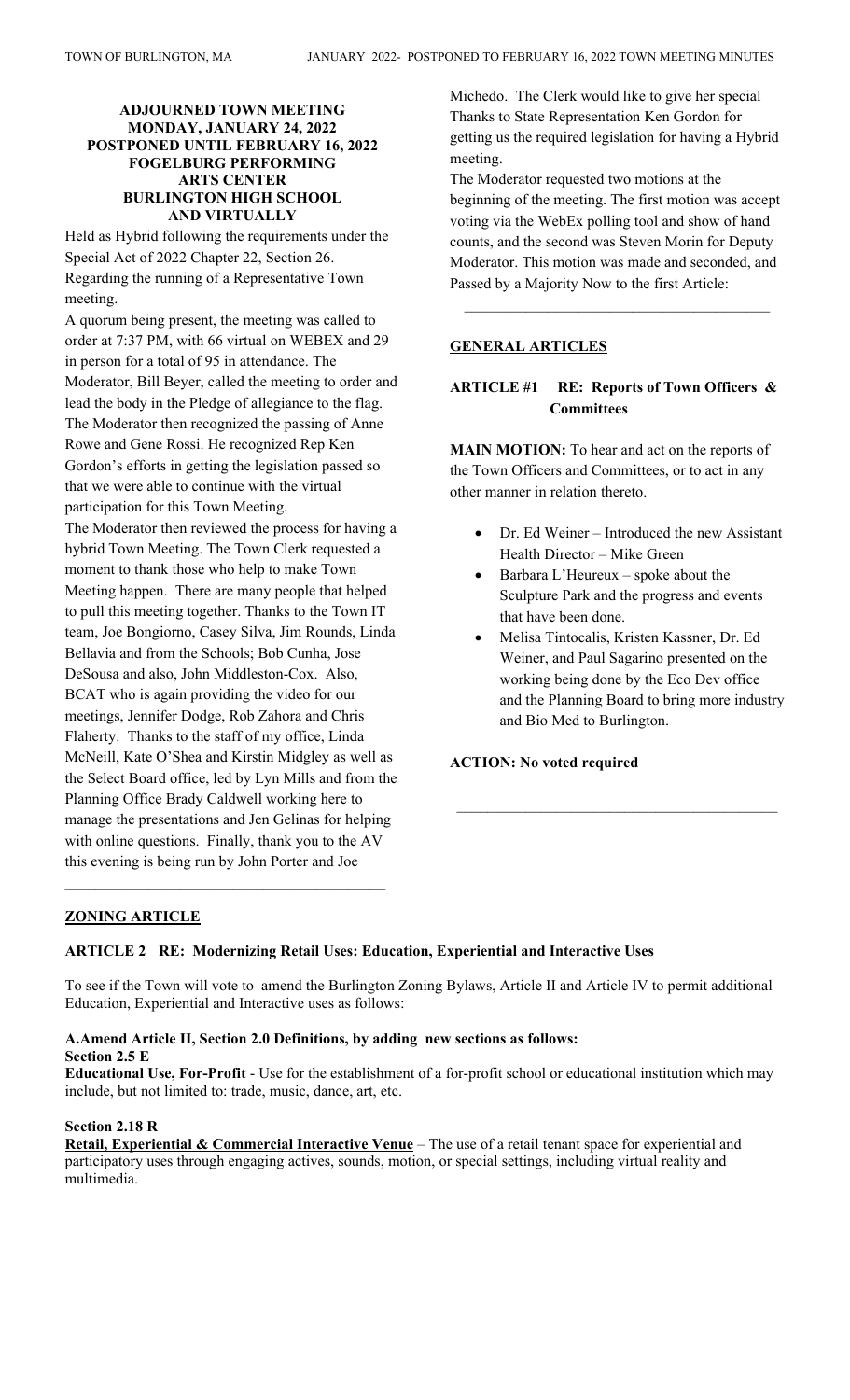**B. Amend Article IV, Principal Use Regulation Schedule, Section 4.2.0 by adding the following new uses :** 

| 4.2.6.32 | Retail, Experiential & Commercial Interactive Venue | By Right in the General    |
|----------|-----------------------------------------------------|----------------------------|
|          | $20,000$ SF or less                                 | <b>Business District</b>   |
| 4.2.6.33 | Retail, Experiential & Commercial Interactive Venue | SP in the General Business |
|          | above 20,000SF                                      | <b>District</b>            |
| 4.2.2.14 | For Profit Educational Uses                         | By Right in the General    |
|          |                                                     | <b>Business District</b>   |

or to act in any other manner in relation thereto. Submitted by the Select Board at the request of The Economic Development Director and Planning Director

**MAIN MOTION:** To see if the Town will vote to amend the Burlington Zoning Bylaws, Article II and Article IV to permit additional Education and Experiential and Interactive uses:

#### **Proposed amendments to Article II, Section 2.0 Definitions, as follows:**

#### **Section 2.3 C**

**For Profit Educational Uses** – For profit/taxable schools or educational uses for the operation of such as business which shall include, but not limited to the following uses: trade, music, dance, art.

#### **Section 2.18 R**

**Experiential Retail & Commercial Interactive Venue** – The use of a retail tenant space for in-store experiential uses through engaging activities, sounds, motion, or special settings, including virtual reality and multimedia. Includes interactive uses that may be immersive and or allow for participation such as small-scale bowling, sportoriented, theaters which may only be permitted in combination with a Restaurant or Fast Order Food Establishment as defined herein

#### **Proposed amendments to Article IV, Principal Use Regulation Schedule, Section 4.2.0**

| 4.2.6    | Retail, Consumer,<br>and Trade Uses                                                  | <b>RO</b>      | RG             | RC  | BN        | BL         | BG <sub>r</sub> | <b>BT</b>  | IG             |           | <b>IR</b>  | <b>OS</b>      | A          | <b>WR</b>  | CC              | <b>CBD</b>      |
|----------|--------------------------------------------------------------------------------------|----------------|----------------|-----|-----------|------------|-----------------|------------|----------------|-----------|------------|----------------|------------|------------|-----------------|-----------------|
| 4.2.6.32 | Retail, Experiential &<br>Commercial<br>Interactive Venue<br>$20,000$ SF or less     | N <sub>O</sub> | N <sub>O</sub> | NO. | <b>SP</b> | <b>SP</b>  | <b>YES</b>      | <b>YES</b> | N <sub>O</sub> | <b>SP</b> | <b>YES</b> | N <sub>O</sub> | <b>YES</b> | <b>YES</b> | <b>YES</b>      | <b>YES</b>      |
| 4.2.6.33 | Retail, Experiential &<br>Commercial<br><b>Interactive Venue</b><br>above $20,000SF$ | N <sub>O</sub> | NO.            | NO. | SP        | <b>SP</b>  | <b>SP</b>       | <b>SP</b>  | N <sub>O</sub> | SP        | <b>SP</b>  | N <sub>O</sub> | <b>YES</b> | <b>YES</b> | SP <sub>1</sub> | SP <sub>1</sub> |
| 4.2.2.14 | Educational Use, For<br>Profit                                                       | NO.            | NO.            | NO. | SP        | <b>YES</b> | <b>YES</b>      | <b>SP</b>  | <b>SP</b>      | SP        | <b>SP</b>  | NO             | <b>YES</b> | <b>YES</b> | <b>YES</b>      | <b>YES</b>      |

 $\mathcal{L}_\text{max}$ 

**RECOMMENDATIONS:** Planning: Unanimous; ZBRC 7-0-0; Land Use 5-0-0 Select Board 5-0-0

**ACTION: Passed by 2/3rds;** Virtual vote 64 For / 1 Against, Unanimous in the person

# **ARTICLE #3 RE: Outdoor Seating**

To see if the Town will vote to amend Article X of the Town of Burlington Zoning Bylaw by adding a new section 10.10, Outdoor Seating, as follows:

10.10 Outdoor Seating

10.10.1 Purpose: The purpose of this section is to enhance safe and attractive outdoor seating options for local qualified businesses to address health conditions, enliven commercial spaces, and promote business activity.

10.10.2 Procedure: An Applicant for an outdoor seating permit shall submit the required application to the Inspector of Buildings who may, notwithstanding any other requirement under this bylaw or any existing special permit or site plan review for the applicant or its establishment or the property on which

it is located, issue a permit for outdoor seating if the threshold requirements are met per section 10.10.3. The Inspector of Buildings shall be authorized to promulgate regulations consistent with this bylaw which shall, at a minimum, set forth specific procedures and required submittals for any permit hereunder.

10.10.3 Requirements for the Issuance of an Outdoor Seating Permit

10.10.3.1 The outdoor seating capacity shall not exceed 50% of the authorized internal capacity and shall not exceed the number of seats in total for which bathrooms are provided at the establishment. 10.01.3.2 The outdoor seating shall be located on the

parcel and adjacent or near the building. 10.10.3.3 The outdoor seating, if adjacent to a street or

parking lot, shall be protected by barriers approved by the police department for safety of the customers per regulations.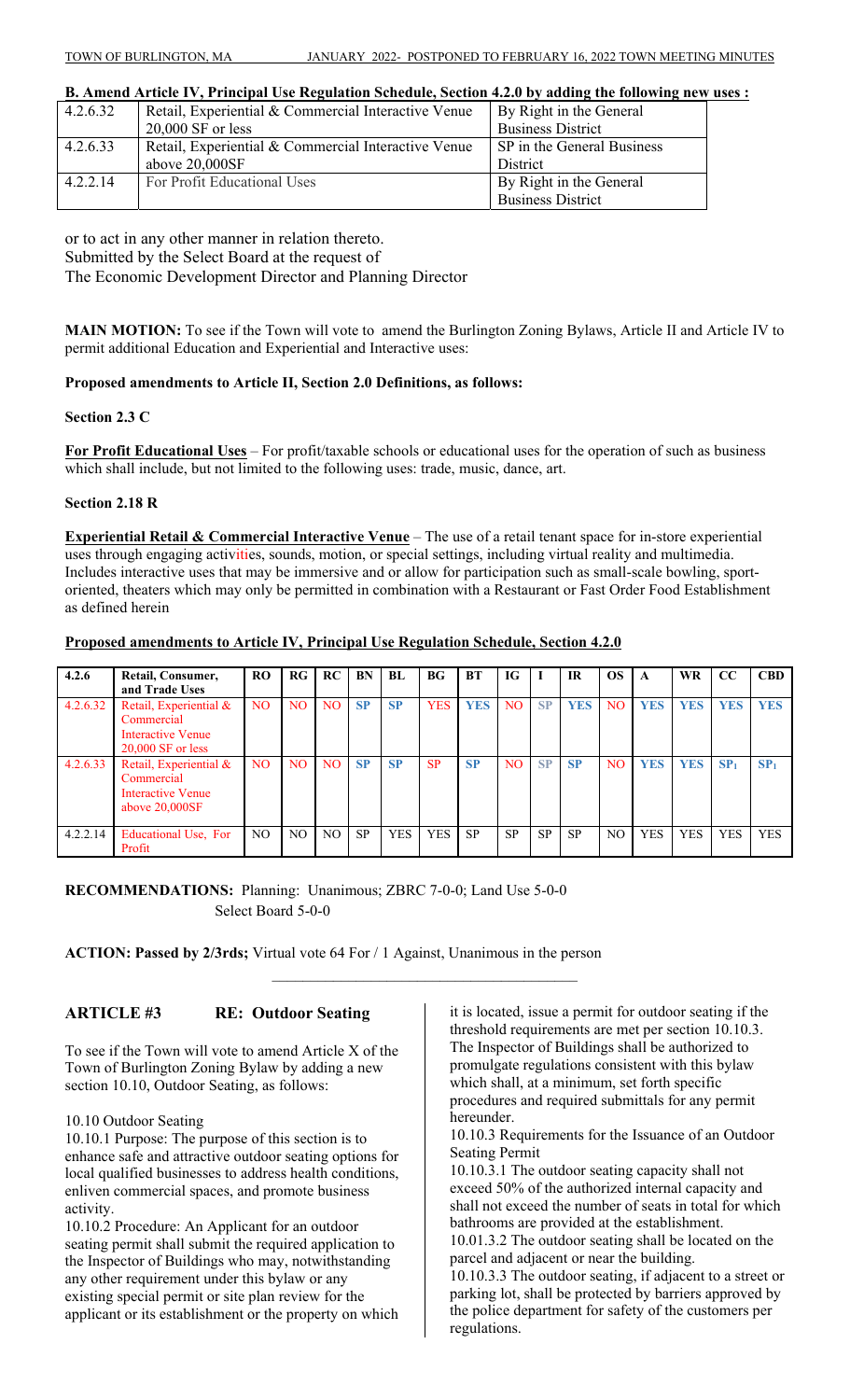10.10.3.4 The Inspector of Buildings shall have the discretion to determine if the proposed change to any parking requirements is consistent with public safety including but not limited to pedestrian and traffic safety.

10.10.3.5 If the Applicant for a permit for outdoor seating is someone or some entity other than the owner of the real property, the owner of the real property shall also sign the application.

10.10.3.6 If the location for which the outdoor seating is sought is located on real property or in a building where there is more than one tenant, then the property owner shall have the responsibility to manage all parking between tenants of the real property of building.

10.10.3.7 If alcohol is served at the premises, prior to issuing a permit hereunder, the Inspector of Buildings shall require proof of modification of the alcohol license.

10.10.3.8 All outdoor seating proposed hereunder shall be temporary in nature as determined by the Inspector of Buildings. In the event it is determined that the proposed outdoor seating is permanent, then the Applicant is required to seek a modification to any existing permits which govern the use of the property or establishment.

10.10.3.9 The Inspector of Buildings may include conditions to any permit issued hereunder and which are consistent with the intent and purpose of this bylaw.

10.10.4 Term of Permit. Any permit issued by the Inspector of Buildings hereunder shall be valid for the term written in the regulations so long as there are no changes to the number of seats or configuration of the seating area of the establishment. In the event there are any changes to the foregoing, the Applicant must reapply for a new permit.

or to act in any other manner in relation thereto.

Submitted by the Select Board at the request of The Economic Development Director

**MAIN MOTION:** To see if the Town will vote to amend Article X of the Town of Burlington Zoning Bylaw by adding a new section 10.10, Outdoor Seating, as follows:

#### 10.10 Outdoor Seating

10.10.1 Purpose: The purpose of this section is to enhance safe and attractive outdoor seating options for local qualified businesses to address health conditions, enliven commercial spaces, and promote business activity.

10.10.2 Procedure: An Applicant for an outdoor seating permit shall submit the required application to the Inspector of Buildings who may, notwithstanding any other requirement under this bylaw or any existing special permit or site plan review for the applicant or its establishment or the property on which it is located, issue a permit for outdoor seating if the threshold requirements are met per section 10.10.3. The Inspector of Buildings shall be authorized to promulgate regulations consistent with this bylaw which shall, at a minimum, set forth specific procedures and required submittals for any permit hereunder.

10.10.3 Requirements for the Issuance of an Outdoor Seating Permit

10.10.3.1 The outdoor seating capacity shall not exceed 50% of the authorized internal capacity and

shall not exceed the number of seats in total for which bathrooms are provided at the establishment. 10.01.3.2 The outdoor seating shall be located on the parcel and adjacent or near the building.

10.10.3.3 The outdoor seating, if adjacent to a street or parking lot, shall be protected by barriers approved by the police department for safety of the customers per regulations.

10.10.3.4 The Inspector of Buildings shall have the discretion to determine if the proposed change to any parking requirements is consistent with public safety including but not limited to pedestrian and traffic safety.

10.10.3.5 If the Applicant for a permit for outdoor seating is someone or some entity other than the owner of the real property, the owner of the real property shall also sign the application. 10.10.3.6 If the location for which the outdoor seating

is sought is located on real property or in a building where there is more than one tenant, then the property owner shall have the responsibility to manage all parking between tenants of the real property-10.10.3.7 If alcohol is served at the premises, prior to

issuing a permit hereunder, the Inspector of Buildings shall require proof of modification of the alcohol license.

10.10.3.8 All outdoor seating proposed hereunder shall be temporary in nature as determined by the Inspector of Buildings. In the event it is determined that the proposed outdoor seating is permanent, then the Applicant is required to seek a modification to any existing permits which govern the use of the property or establishment.

10.10.3.9 The Inspector of Buildings may include conditions to any permit issued hereunder and which are consistent with the intent and purpose of this bylaw.

10.10.4 Term of Permit. Any permit issued by the Inspector of Buildings hereunder shall be valid for the term written in the Outdoor Seating Permit Regulations and Guidelines, so long as there are no changes to the number of seats or configuration of the seating area of the establishment. In the event there are any changes to the foregoing, the Applicant must reapply for a new permit.

An Amendment was made to section 10.10.4 by John Iler: as follows:

10.10.4 Term of Permit. Any permit issued by the Inspector of Buildings hereunder shall be valid for the term, **which shall not exceed one year**, written in the Outdoor Seating Permit Regulations and Guidelines, so long as there are no changes to the number of seats or configuration of the seating area of the establishment. In the event there are any changes to the foregoing, the Applicant must reapply for a new permit.

A motion was made and seconded Passed; Virtual vote 34 For / 9 Against, Called 2/3rds in person.

**RECOMMENDATIONS:** Planning: 3-3-1 Select Board 5-0-0 ZBRC 8-0-0 Land Use 5-0-0

**ACTION: Passed by 2/3rds;** Virtual vote 56 For / 11 Against, counted 28 For / 1 Against in the person

 $\mathcal{L}_\text{max}$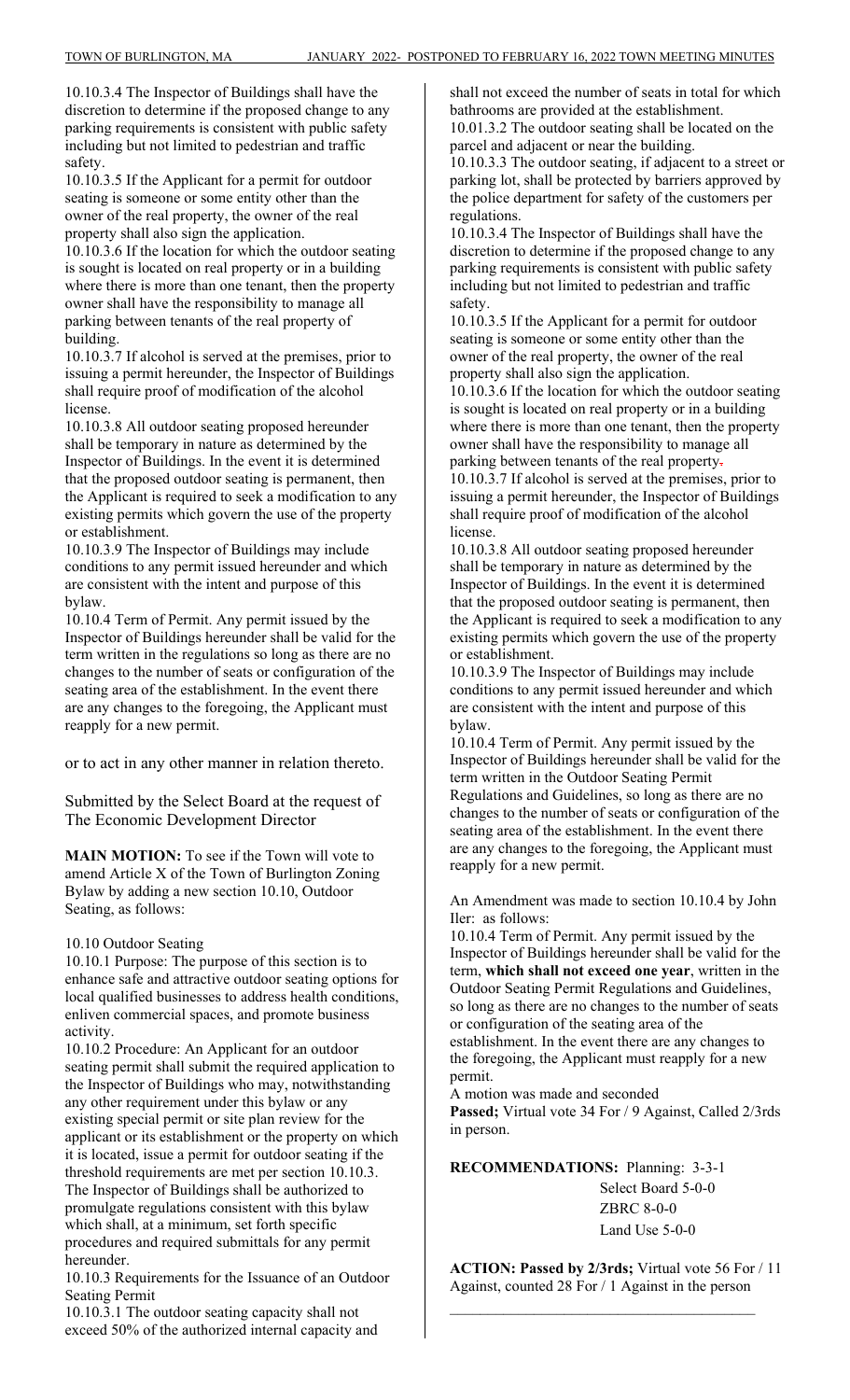# **ARTICLE #4 RE: Article II Definitions**

To see if the Town will vote to amend the Zoning Bylaw, Article II by adding the following sections:

2.1 A

Awning, Continuous

A roof like covering, as of canvas, stretched upon a frame that is affixed to a building to cover more than one business front and used above or before any place as a shelter from rain or sun.

# 2.2 B

Building Front

A building front is the side of a building that is nearest to the street.

#### 2.16 P

#### Parapet

A parapet is a wall or railing that runs along the edge of the roof of a building.

Pedestrian Scale

The proportional relationship between the dimensions of a building or building element, street, outdoor space or streetscape element and the average dimensions of the human body, taking into account the perceptions and walking speed of a typical pedestrian.

#### 2.19 S

Storefront

A storefront is the front side of a store or store building facing a street

and to place same in the appropriate alphabetical order within section 2.

or to act in any other manner in relation thereto.

Submitted by the Select Board at the request of Zoning Bylaw Review Committee

# **MAIN MOTION: AS PRINTED IN THE WARRANT**

**RECOMMENDATIONS:** Planning: 5-0 ZBRC 6-0-0 LandUse 5-0-0

**ACTION: Passed by 2/3rds;** Virtual vote 59 For / 2 Against, Call Unanimous in person.

\_\_\_\_\_\_\_\_\_\_\_\_\_\_\_\_\_\_\_\_\_\_\_\_\_\_\_\_\_\_\_\_\_\_\_\_\_\_\_\_

#### **ARTICLE #5 RE: Article XIII Sign Regulations**

To see if the Town will vote to amend the Zoning Bylaw, Article XIII by amending Section 13.1.0 as follows (remove indicated by eross out, remainder is new):

#### 13.1.0 SIGNS

For the purpose of this section, SIGN shall include any letter, word, symbol, drawing, picture, design, device, article or object that advertises, calls attention to or indicates any premises, person or activity, whatever the nature of material and manner of composition or construction.

13.1.0 **Signs Purpose** The purpose of this sign bylaw is the following:

- A. To facilitate efficient communication to ensure that people receive the information they need or want;
- B. To encourage signs which are harmonious with both the buildings, the sites where they are displayed and their larger environs;
- C. To protect public and private investments in buildings and open spaces;
- D. To support business vitality by accomplishing the above objectives without burdensome procedures and restrictions.

or to act in any other manner in relation thereto.

Submitted by the Select Board at the request of Zoning Bylaw Review Committee

# **MAIN MOTION: AS PRINTED IN THE WARRANT**

**RECOMMENDATIONS:** Planning: 5-0 ZBRC 6-0-0 Land Use 0-4-1

**ACTION: Passed by 2/3rds;** Virtual vote 49 For / 8 Against, Call 2/3rds in person.

# **FINANCIAL ARTICLES ARTICLE #6 RE: Replenish Reserve Fund**

 $\mathcal{L}_\text{max}$ 

To see if the Town will vote to transfer from Free Cash to the budget line item 87 - Reserve Fund, the sum of \$100,000, or to act in any other manner in relation thereto.

Amount: \$100,000

Submitted by the Select Board the request of the Town Administrator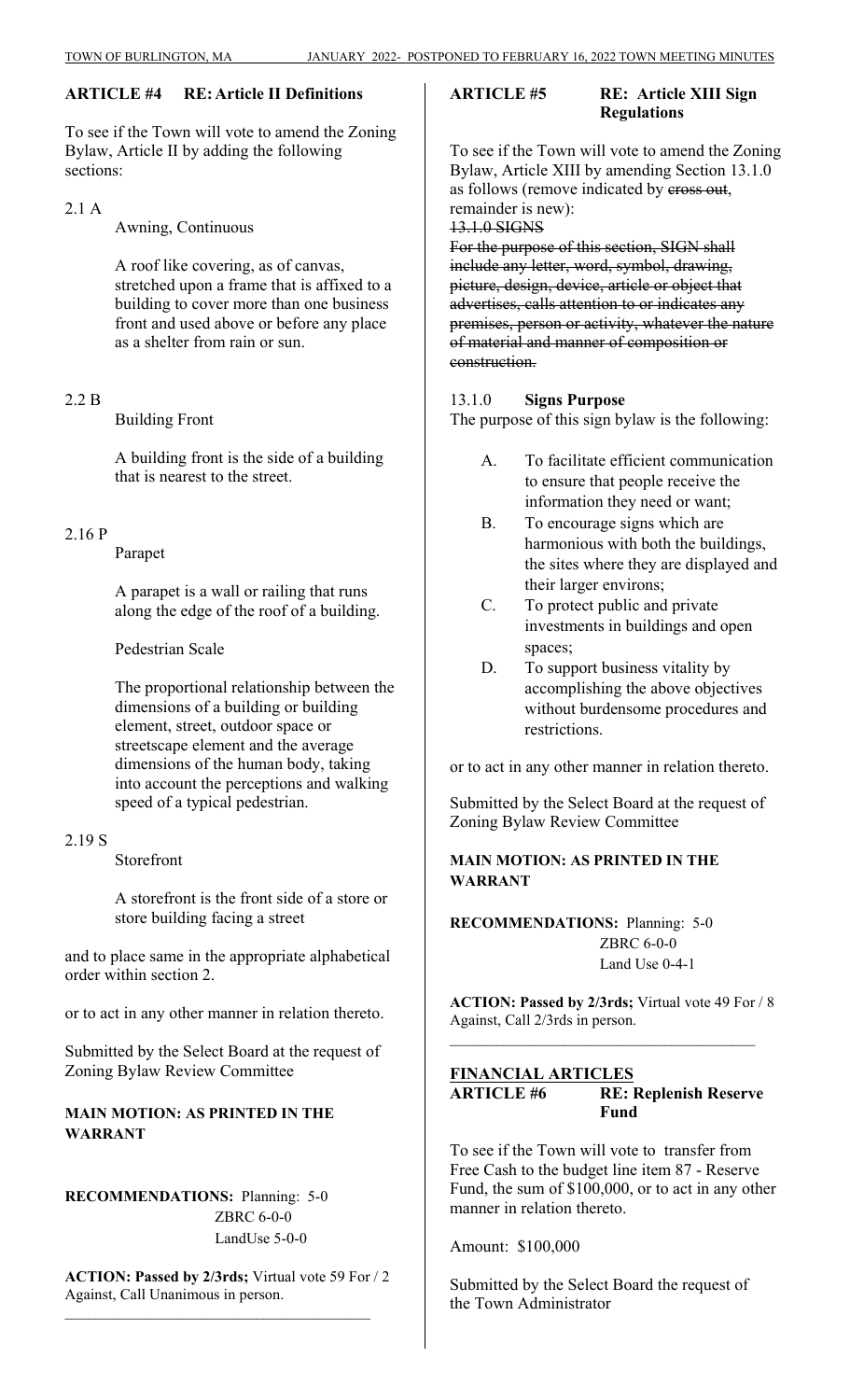# **MAIN MOTION: AS PRINTED IN THE WARRANT**

**RECOMMENDATIONS:** Select Board: 5-0-0 Ways & Means: 11-0-0

**ACTION: Passed;** Virtual vote 54 For / 7 Against, Call Majority in person.

#### **ARTICLE #7 RE: Transfer from Free Cash to Water Stabilization Fund**

To see if the Town will vote to transfer from Free Cash the sum of \$802,040 to the Water Stabilization Fund, or to act in any other manner in relation thereto.

Submitted by the Select Board at the request of the Town Administrator.

# **MAIN MOTION: AS PRINTED IN THE WARRANT**

**RECOMMENDATIONS:** Select Board: 5-0-0 Ways & Means: 11-0-0

\_\_\_\_\_\_\_\_\_\_\_\_\_\_\_\_\_\_\_\_\_\_\_\_\_\_\_\_\_\_\_\_\_\_\_\_\_

**ACTION: Passed;** Virtual vote 56 For / 1 Against / 1 Abstention , Call Majority in person.

#### **ARTICLE #8 RE: Transfer from Free Cash to Stabilization Fund**

To see if the Town will vote to transfer from Free Cash the sum of \$150,000 to the Stabilization Fund, or to act in any other manner in relation thereto.

Amount: \$150,000

Submitted by the Select Board at the request of the Town Administrator.

# **MAIN MOTION: AS PRINTED IN THE WARRANT**

**RECOMMENDATIONS:** Select Board: 5-0-0 Ways & Means: 11-0-0

**ACTION: Passed;** Virtual vote 49 For / 0 Against, Call Majority in person.

 $\mathcal{L}_\text{max}$  and the contract of the contract of the contract of the contract of the contract of the contract of the contract of the contract of the contract of the contract of the contract of the contract of the contrac

# **ARTICLE #9 RE: Transportation Infrastructure Fund**

To see if the Town will transfer the sum of \$12,001.10 from Receipts Reserved for Appropriation-Commonwealth Transportation Infrastructure Fund to address the impact of transportation network services on municipal roads, bridges and other transportation

infrastructure or any other public purpose substantially related to the operation of transportation network services in the city or town including, but not limited to, the complete streets program established in section 1 of chapter 90I of the General Laws and other programs that support alternative modes of transportation or to act in any other manner in relation thereto.

Amount: \$12,001.10

Submitted by the Select Board at the request of the Town Administrator

# **MAIN MOTION: AS PRINTED IN THE WARRANT**

**RECOMMENDATIONS:** Select Board: 5-0-0 Ways & Means: 11-0-0

**ACTION: Passed;** Virtual vote 58 For / 0 Against, Call Majority in person.

**ARTICLE # 10 RE: Repurpose Article 25 of June 2020 - Economic Development Study**

To see if the Town will vote to repurpose the funding originally appropriated in Article 25 at June 2020 Annual Town Meeting for an economic development study or otherwise provide the sum of \$35,000, or any other sum, for the purpose of supporting communications and marketing through the Economic Development departments online and social media outreach, same to be spent under the direction of the Town Administrator, or to act in any other manner in relation thereto.

Amount: \$35,000

Submitted by Select Board at the request of the Town Administrator

**MAIN MOTION:** That the Town repurpose the funding originally appropriated in Article 25 at June 202 Annual Town Meeting for an Economic Development study and provide said sum of \$35,000, for the purpose of supporting communications and marketing through the Economic Development Departments inline and social media outreach, same to be spent under the direction of the Town Administrator.

**RECOMMENDATIONS:** Select Board: 5-0-0 Ways & Means: 11-0-0 Capital Budget 6-0

**ACTION: Passed;** Virtual vote 47 For / 2 Against / 1 Abstention , Call Majority in person.

 $\mathcal{L}_\text{max}$  , where  $\mathcal{L}_\text{max}$  and  $\mathcal{L}_\text{max}$  and  $\mathcal{L}_\text{max}$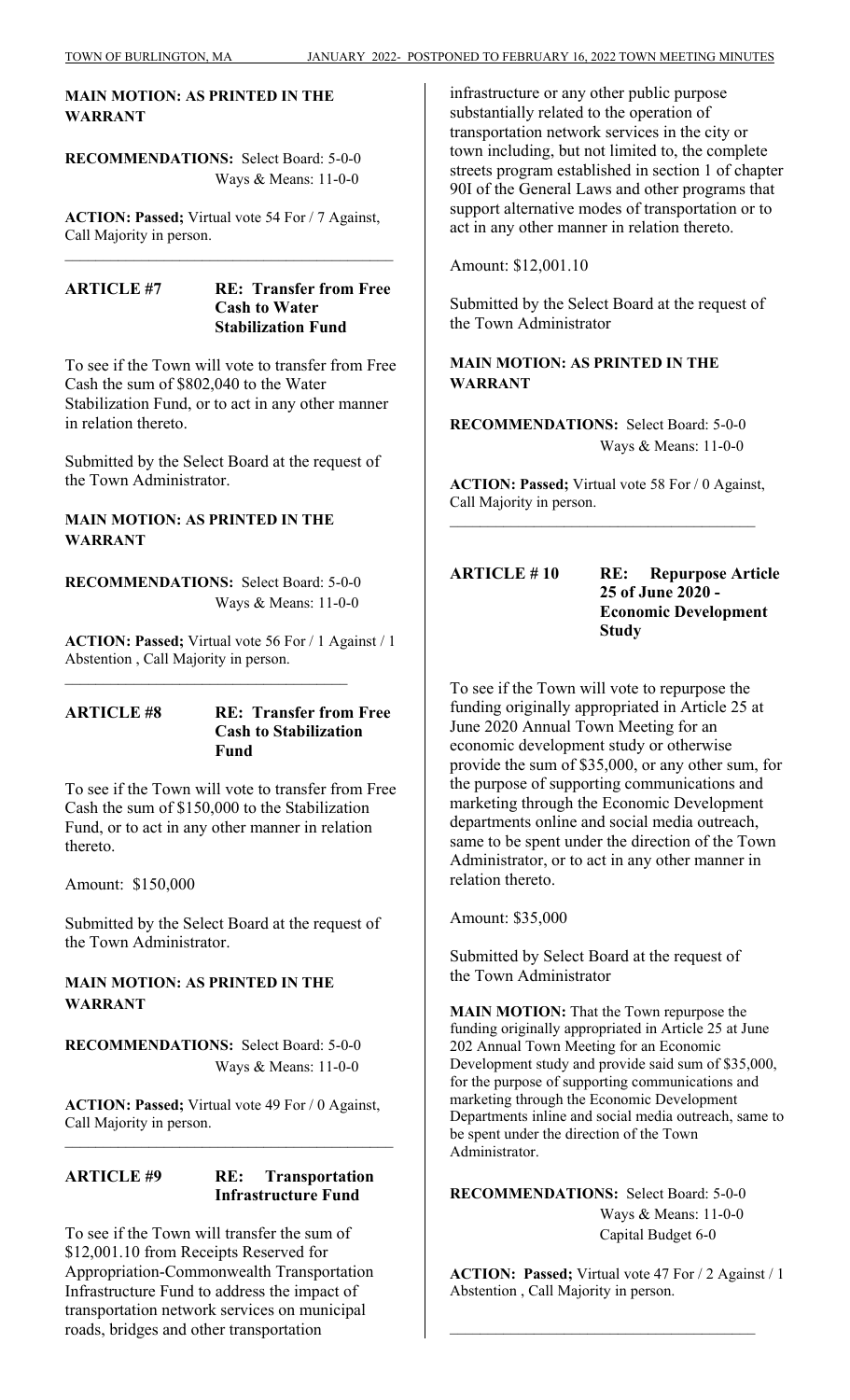# **ARTICLE #11 RE: Fox Hill School Feasibility Study**

To see if the Town will vote to appropriate, borrow or transfer from available funds, an amount of money to be expended under the direction of the School Building Committee for the Fox Hill feasibility study, Fox Hill Elementary School, Fox Hill Road in Burlington, for which feasibility study the Town may be eligible for a grant from the Massachusetts School Building Authority. The MSBA's grant program is a non-entitlement, discretionary program based on need, as determined by the MSBA, and any costs the Town incurs in connection with the feasibility study in excess of any grant approved by and received from the MSBA shall be the sole responsibility of the Town.

Amount: \$1,500,000

Submitted by the Select Board at the request of the School Committee.

**MAIN MOTION:** To see if the Town will vote to appropriate the amount of one million five hundred thousand (\$1,500,000) dollars for the purpose of paying costs of the Fox Hill feasibility study, Fox Hill Elementary School, Fox Hill Road in Burlington, including the payment of all costs incidental or related thereto, and for which the Town may be eligible for a grant from the Massachusetts School Building Authority ("MSBA"), said amount to be expended under the direction of the School Building Committee. To meet this appropriation the Town Treasurer, with the approval of the Select Board is authorized to borrow said amount under and pursuant to M.G.L. Chapter 44, or pursuant to any other enabling authority. The Town acknowledges that the MSBA's grant program is a non-entitlement, discretionary program based on need, as determined by the MSBA, and any costs the Town incurs in excess of any grant approved by and received from the MSBA shall be the sole responsibility of the Town, and that the amount of borrowing authorized pursuant to this vote shall be reduced by any grant amount set forth in the Feasibility Study Agreement that may be executed between the Town and the MSBA; and further that any premium received upon the sale of any bonds or notes approved by this vote, less any premium applied to the payment of the costs of issuance of such bonds or notes, may be applied to the payment of costs approved by this vote in accordance with G.L. c. 44, §20, thereby reducing by a like amount the amount authorized to be borrowed to pay such costs.

**RECOMMENDATIONS:** Select Board: 5-0-0 Ways & Means: 10-1 Capital Budget: 4-0-2 School:  $5 - 0 -0$ 

.

**ACTION: Passed;** Virtual vote 50 For / 3 Against, Call Majority in person.

# **ARTICLE # 12 RE: Fox Hill School Feasibility Study Non-MSBA Project**

 $\mathcal{L}_\text{max}$ 

To see if the Town will vote transfer from available funds the sum of \$TBD or any other sum for the purpose of funding a feasibility study for a potential Fox Hill School Project outside of the MSBA program, or to act in any other manner in relation thereto.

Amount: \$TBD

Submitted by the Select Board at the request of School Committee

**MAIN MOTION:** 

**ACTION: WITHDRAWN** 

The Moderator asked for a motion to take Articles 13 and 14 together. Its was moved and seconded.

 $\mathcal{L}_\text{max}$ 

# **GENERAL BYLAW ARTICLES**

**ARTICLE #13 RE: Amendment to the Town General Bylaws – Article II, Section 2.0 – Town Meeting Members** 

To see if the Town will vote to petition the Legislature to amend Chapter 686 Special Act to amend the Burlington General Bylaws, Article II, Section 2.0, paragraph 2 by replacing the existing paragraph with the following:

Any incumbent Town Meeting Member may become a candidate for re-election by giving written notice thereof to the Town Clerk not later than twenty-one (21) day prior to the last day and hour for filing nomination papers, provided the Town Meeting Member has been in attendance for fifty percent (50%) or more of the individual days of Town Meeting held during their term of office, whether or not a quorum is present or any business is conducted. Otherwise, the incumbent shall follow the same guidelines as a nonincumbent candidate for Town Meeting.

or to act in any other manner in relation thereto.

# **MAIN MOTION: RE: Request the Legislature to Amended Special Chapter 686 Acts of 1970**

To see if the Town will vote to petition the Legislature to amend Chapter 686 Special Acts to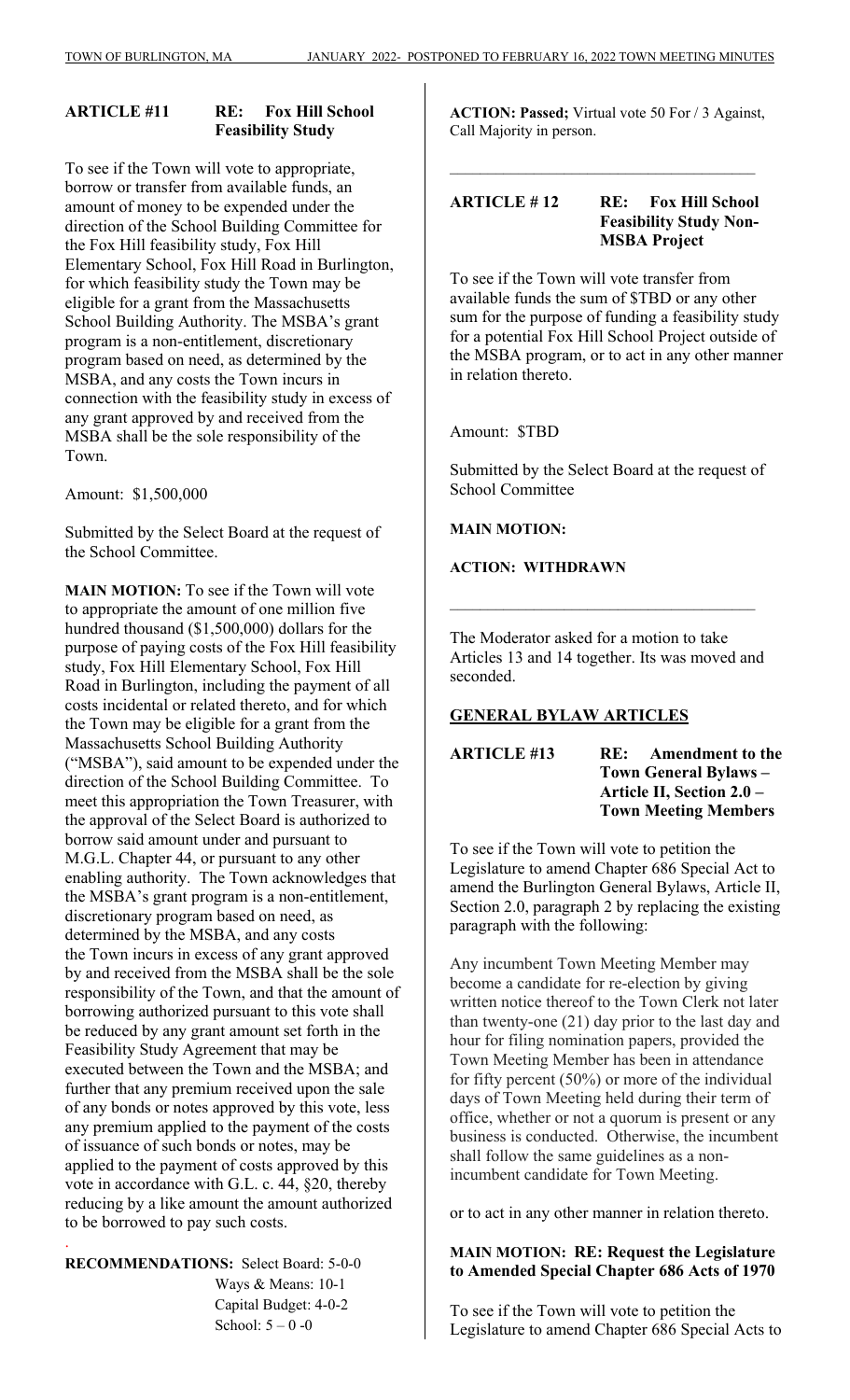amend Section 2.0(b), paragraph 3 by replacing the existing paragraph with the following:

Any incumbent Town Meeting Member may become a candidate for re-election by giving written notice thereof to the Town Clerk not later than twenty-one (21) day prior to the last day and hour for filing nomination papers, provided the Town Meeting Member has been in attendance for fifty percent (50%) or more of the individual days of Town Meeting held during their term of office, whether or not a quorum is present or any business is conducted. Otherwise, the incumbent shall follow the same requirements as a nonincumbent candidate for Town Meeting.

#### **RECOMMENDATIONS:**

General Bylaw Review: 4-0

**ACTION: Passed;** Virtual vote 38 For /14 Against, Call Majority in person.

\_\_\_\_\_\_\_\_\_\_\_\_\_\_\_\_\_\_\_\_\_\_\_\_\_\_\_\_\_\_\_\_\_\_\_\_\_\_\_

### **ARTICLE #14 RE: Amendment to the Town General Bylaws – Article II, Section 2.0 – Town Meeting Members**

To see if the Town will vote to amend the Burlington General Bylaws, Article II, Section 2.0, paragraph 2 by replacing the existing paragraph with the following:

Any incumbent Town Meeting Member may become a candidate for re-election by giving written notice thereof to the Town Clerk not later than twenty-one (21) day prior to the last day and hour for filing nomination papers, provided the Town Meeting Member has been in attendance for fifty percent (50%) or more of the individual days of Town Meeting held during their term of office, whether or not a quorum is present or any business is conducted. Otherwise, the incumbent shall follow the same guidelines as a nonincumbent candidate for Town Meeting.

or to act in any other manner in relation thereto.

Submitted by the Select Board at the request of Betsey Hughes – Town Meeting Member, P7

**MAIN MOTION:** To see if the Town will vote to amend the Burlington General Bylaws, Article II, Section 2.0, paragraph 2 by replacing the existing paragraph with the following:

Any incumbent Town Meeting Member may become a candidate for re-election by giving written notice thereof to the Town Clerk not later than twenty-one (21) day prior to the last day and hour for filing nomination papers, provided the Town Meeting Member has been in attendance for fifty percent (50%) or more of the individual days of Town Meeting held during their term of office, whether or not a quorum is present or any

business is conducted. Otherwise, the incumbent shall follow the same requirements as a nonincumbent candidate for Town Meeting.

or to act in any other manner in relation thereto.

Submitted by the Select Board at the request of Betsey Hughes – Town Meeting Member, P7

**RECOMMENDATIONS:** General Bylaw Review: 4-0

**ACTION: Passed;** Virtual vote 41 For /12 Against, Call Majority in person

# **ARTICLE #15 RE: Select Board Public Hearing Requirement**

To see if the Town will vote to amend Article IV of the General Bylaws of the Town of Burlington to add the following language:

1.14 Residential Housing Process: Before the Select Board can approve, disapprove, send a letter of support, or commit any other action which involves the construction of four (4) or more residential units, pursuant to housing projects proposed under M.G.L. Section 40B, Sections 20-23 the Select Board shall hold a public hearing.

> 1.14.1 Public Hearing: Notice of the public hearing shall be published in a local newspaper and on the Town website not less than fourteen (14) days prior to the scheduled date of the hearing and shall include the date, time, place and purpose of the hearing and a brief description of the residential project(s) under consideration.

1.14.2 Notifications: At least seven (7) days prior to the Public Hearing, details of the housing project(s) provided to the Select Board shall be sent to the Town Clerk and to: the Building Commissioner, Planning Director, and Conservation Agent; the Chair of the Housing Partnership; the Chairs of the Town Meeting Land Use and Zoning Bylaws Review Committees; and the Fire Chief and Police Chief. Notification of the public hearing shall be sent not less than seven (7) days prior to the Public Hearing, by regular first-class mail to all abutters as defined in G.L.c.40A sec. 11.

1.14.3 Vote: A vote of the Select Board to provide a letter of support or not to provide a letter of support shall be taken at a meeting of the Select Board, which is not the same date as the Public Hearing, but which is not less than three (3) days subsequent to the public hearing. A letter of